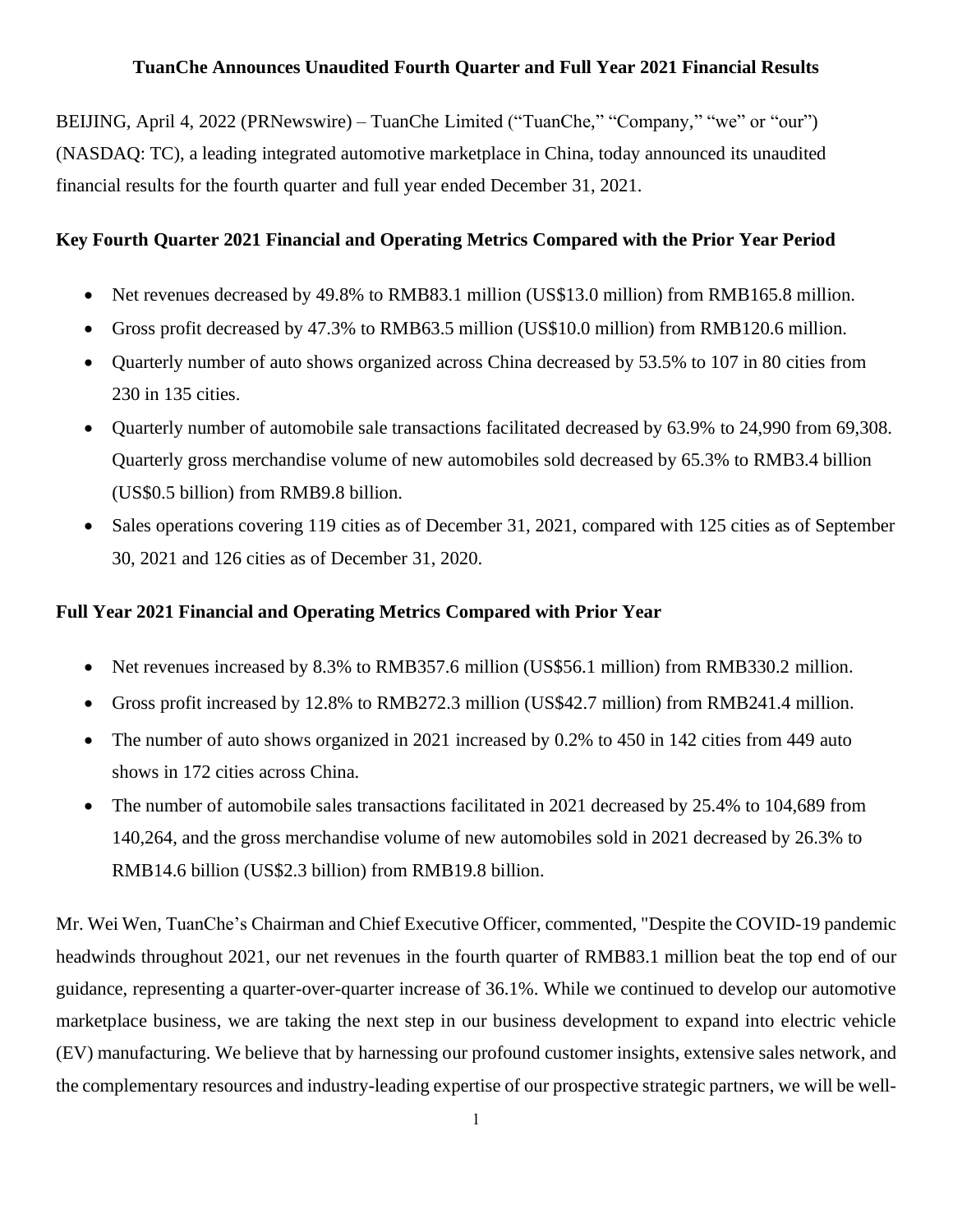positioned to capture our share of the EV market. Although uncertainty remains due to the COVID-19 variants and their short-term impact on our business, we will prudently execute our EV manufacturing strategy and flexibly fine-tune our online and offline presence in automotive marketing services to create incremental shareholder value."

Mr. Chenxi Yu, TuanChe's Deputy Chief Financial Officer, added, "We concluded 2021 with full-year net revenues increasing by 8.3% compared with the full-year net revenues in 2020, albeit a 49.8% year-over-year decrease in net revenues in the fourth quarter due to the lingering impact of the COVID-19 pandemic. Our gross margin for the full year reached 76.1%, which was approximately 3.0% and 5.0% higher than our gross margin in 2020 and 2019, respectively, attributable to our continuous revenue composition optimization. Furthermore, our total operating expenses for the fourth quarter decreased by 27.4% compared with our total operating expenses for the same period in 2020, due to our systematic cost control measures. Moving forward, we will leverage crossbusiness synergies to drive long-term growth as we embark on a new chapter by entering the EV market."

### **Recent Business Developments**

### • **COVID-19 Impact**

As the COVID-19 pandemic is largely under control in China, the Company has gradually resumed offline operations in some cities since the end of May 2020, with the pace of recovery subject to the ongoing development of the COVID-19 pandemic and the relevant government guidance. COVID-19 and its Delta and Omicron variants continue to generate uncertainties in the Company's business with reported cases in several regions including Shaanxi, Guangdong, Zhejiang and Heilongjiang provinces in the fourth quarter, resulting in cancellation of some offline auto shows and adverse impact on the Company' financial conditions and cash flow. Furthermore, as the business operations of industry customers have also been disrupted by the COVID-19 pandemic, the Company continues to experience delays in collecting account receivables from these customers. See "Business Outlook" for the Company's current and preliminary views on the impact of COVID-19 on the auto market and operational conditions for the first quarter of 2022. The Company also continues to closely monitor both the development of the pandemic and regulatory responses and restrictions as well as the impact on the Company's business, results of operations, financial conditions and cash flow. Moreover, the Company has implemented and will continue to implement measures to adjust the pace of business operations and conserve resources and may resort to other cost cutting measures for cash flow management.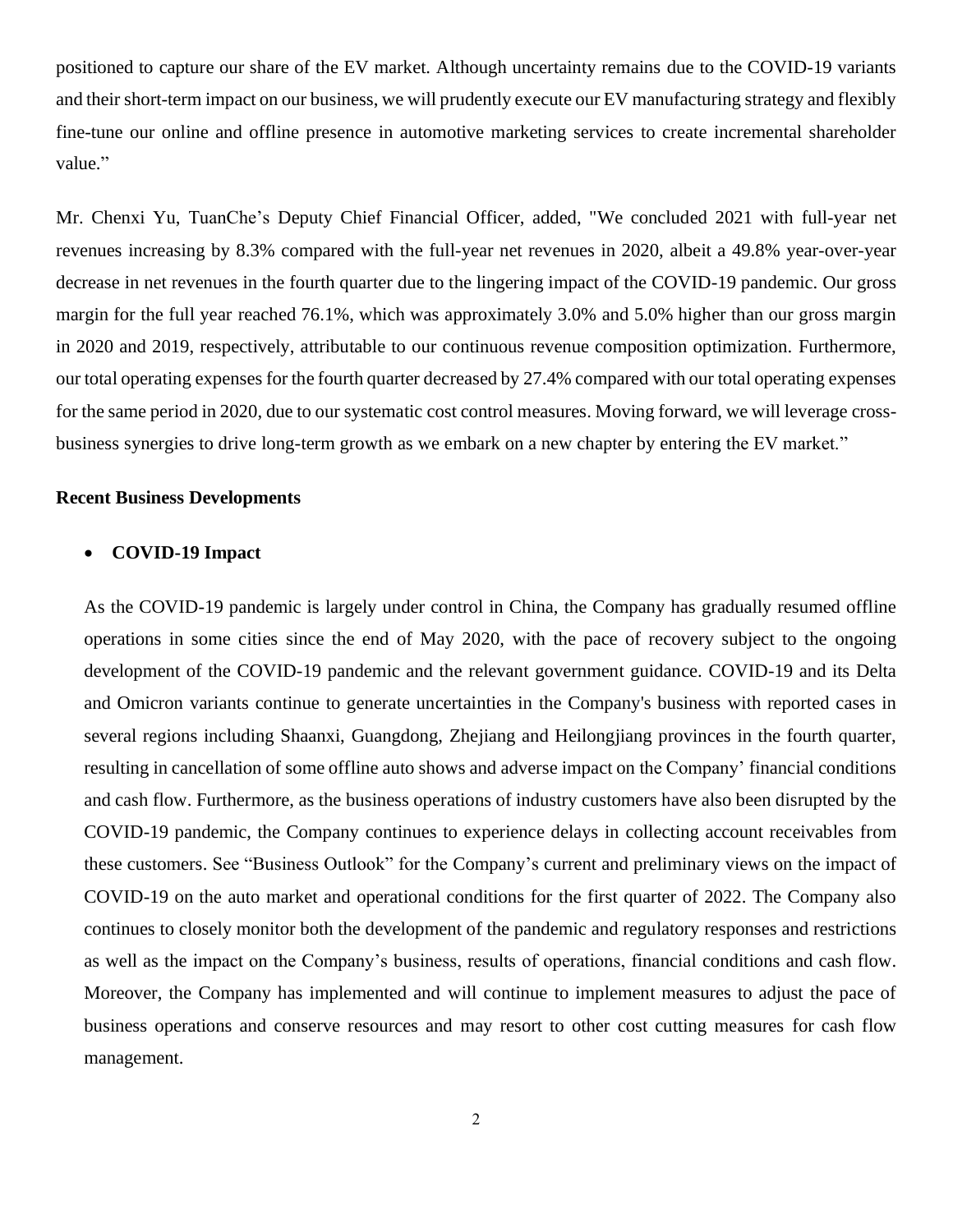# **Unaudited Fourth Quarter 2021 Financial Results**

## *Net Revenues*

Net revenues in the fourth quarter of 2021 decreased by 49.8% to RMB83.1 million (US\$13.0 million) from RMB165.8 million in the same period of prior year, primarily due to a 59.7% year-over-year decrease in revenues generated from offline marketing services to RMB52.3 million (US\$8.2 million) from RMB129.9 million in the same period of prior year.

- **Offline marketing services.** Net revenues generated from auto shows decreased by 59.9% to RMB51.6 million (US\$8.1 million) in the fourth quarter of 2021 from RMB128.8 million in the same period of prior year, and net revenues generated from special promotion events decreased by 29.9% to RMB0.8 million (US\$0.1 million) in the fourth quarter of 2021 from RMB1.1 million in the same period of prior year. The decrease in revenues from offline marketing services was primarily due to cancellations of certain offline auto shows and special promotion events in response to small-scale outbreak of COVID-19 in multiple locations.
- **Referral service for Webank.** Net revenues generated from referral service for Webank decreased by 3.6% to RMB12.5 million (US\$2.0 million) in the fourth quarter of 2021 from RMB13.0 million in the same period of prior year, primarily due to the decrease in the charge rate range to the range of 1% to 5% since October 2021 from the range of 2% to 6%, albeit the increase in the loan matching volume to RMB1.6 billion in the fourth quarter of 2021 from RMB0.9 billion in the same period of prior year.
- **Online marketing services and others.** Net revenues generated from online marketing services and others decreased by 20.2% to RMB18.3 million (US\$2.9 million) in the fourth quarter of 2021 from RMB22.9 million in the same period of prior year, primarily due to reduction of live streaming events.

# *Gross Profit*

Gross profit decreased by 47.3% to RMB63.5 million (US\$10.0 million) in the fourth quarter of 2021 from RMB120.6 million in the same period of prior year. Gross margin was 76.4% in the fourth quarter of 2021 compared with 72.8% in the same period of prior year, primarily attributable to the change in our revenue composition.

## *Total Operating Expenses and Loss from Operations*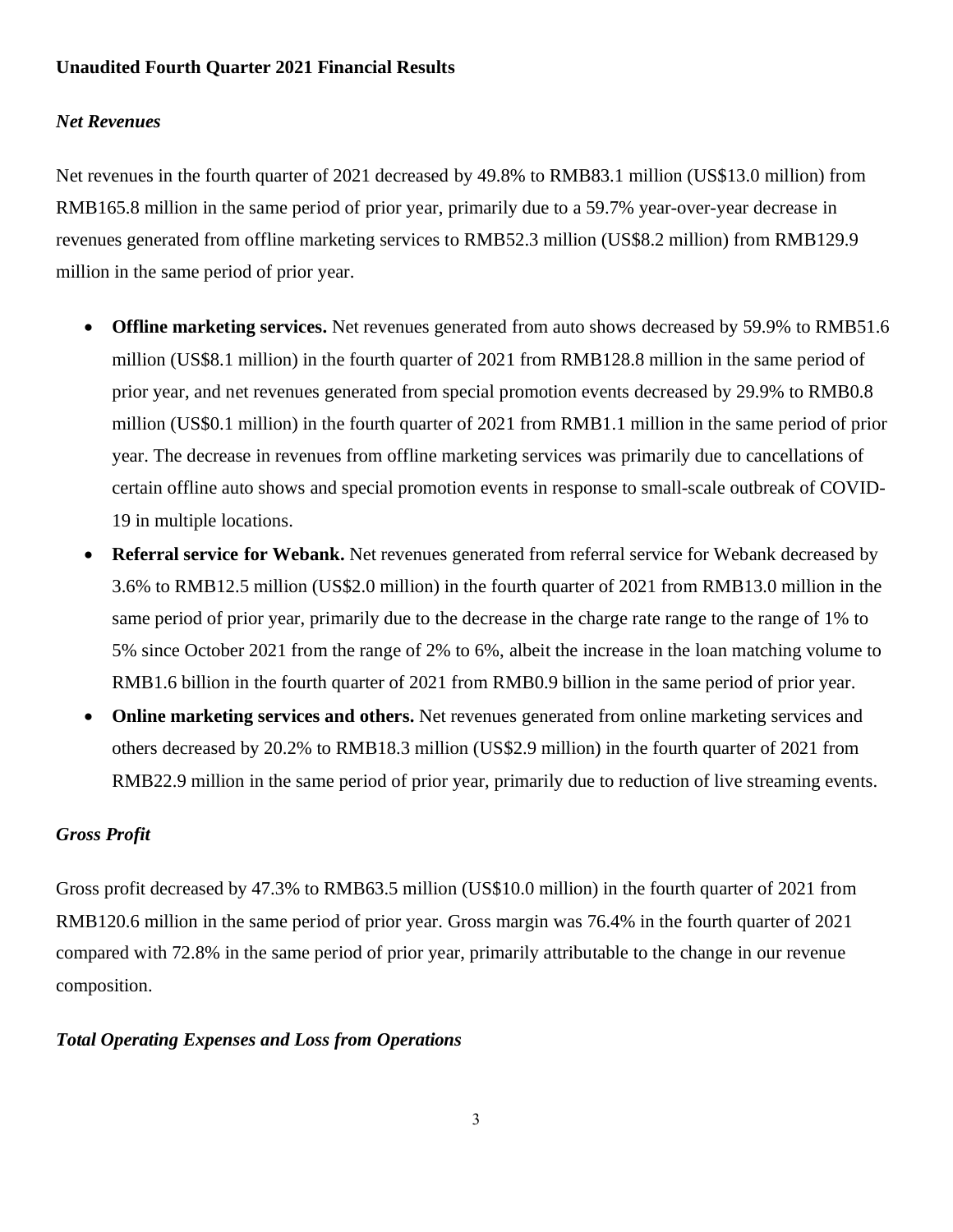Total operating expenses decreased by 27.4% to RMB107.9 million (US\$16.9 million) in the fourth quarter of 2021 from RMB148.5 million in the same period of prior year.

- Selling and marketing expenses decreased by 31.4% to RMB73.9 million (US\$11.6 million) in the fourth quarter of 2021 from RMB107.7 million in the same period of prior year, primarily due to decrease in promotion expenses and staff compensation expenses as a result of decreased volume of offline events.
- General and administrative expenses decreased by 17.7% to RMB25.2 million (US\$3.9 million) in the fourth quarter of 2021 from RMB30.6 million in the same period of prior year, primarily due to a decrease in bad debt in relation to prepayment and other current assets.
- Research and development expenses decreased by 14.3% to RMB8.8 million (US\$1.4 million) in the fourth quarter of 2021 from RMB10.2 million in the same period of prior year, primarily due to a decrease in outsourced professional service fee.

As a result of the foregoing, loss from operations increased by 58.9% to RMB44.4 million (US\$7.0 million) in the fourth quarter of 2021 from RMB27.9 million in the same period of prior year.

# *Net loss attributable to the Company's Shareholders and Non-GAAP Measures*

\_\_\_\_\_\_\_\_\_\_\_\_\_\_\_

Net loss attributable to the Company's shareholders in the fourth quarter of 2021 increased by 67.9% to RMB42.6 million (US\$6.7 million) from RMB25.4 million in the same period of prior year. Basic and diluted loss per ordinary share were both RMB0.14 (US\$0.02) in the fourth quarter of 2021 compared with RMB0.08 in the same period of prior year.

Adjusted net loss attributable to the Company's shareholders in the fourth quarter of 2021 increased by 76.1% to RMB39.5 million (US\$6.2 million) from RMB22.5 million in the same period of prior year. Adjusted basic and diluted net loss per ordinary share were both RMB0.13 (US\$0.02) in the fourth quarter of 2021 compared with RMB0.07 in the same period of prior year.  $(1)$ 

Adjusted EBITDA was a loss of RMB37.5 million (US\$5.9 million) in the fourth quarter of 2021 compared with a loss of RMB21.3 million in the same period of prior year.  $^{(1)}$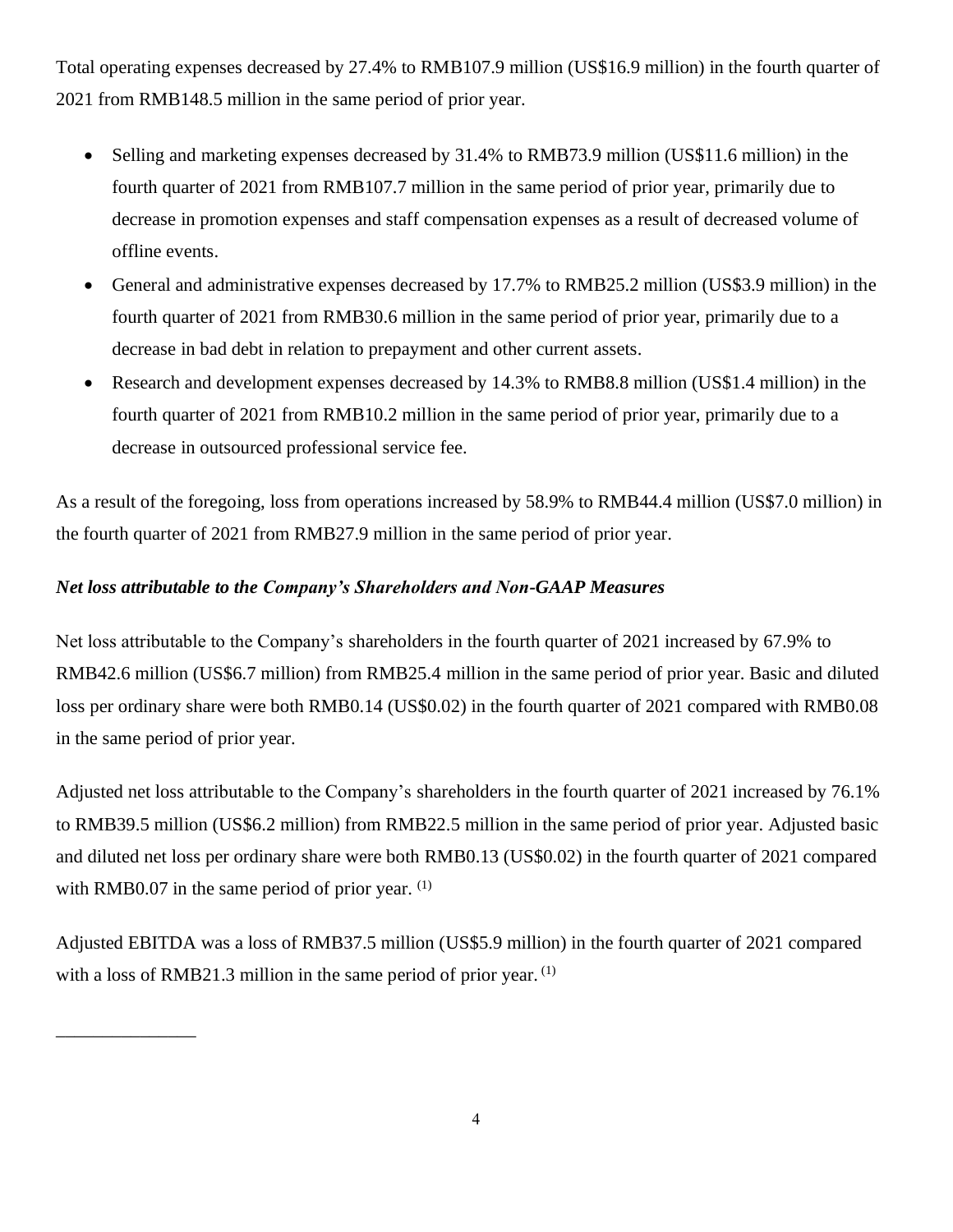<span id="page-4-0"></span>(1) For details on the calculation of and reconciliation to the nearest GAAP measures for each of adjusted net loss attributable to the Company's shareholders, adjusted net loss per ordinary share and adjusted EBITDA, please refer to "Use of Non-GAAP Financial Measures" and "Reconciliation of Non-GAAP and GAAP Results."

### *Balance Sheet and Cash Flow*

As of December 31, 2021, the Company had RMB63.5 million (US\$10.0 million) cash and cash equivalents and RMB33.8 million (US\$5.3 million) restricted cash. Net cash used in operating activities in the fourth quarter of 2021 was RMB39.3 million (US\$6.2 million) compared with net cash used in operating activities of RMB1.0 million in the same period of prior year.

### **Unaudited Full Year 2021 Financial Results**

### *Net Revenues*

Net revenues in the full year of 2021 increased by 8.3% to RMB357.6 million (US\$56.1 million) from RMB330.2 million in the prior year, primarily due to a 258.5% year-over-year increase in revenue generated from referral service for Webank, offsetting the decrease in revenue from online marketing services and others.

- **Offline marketing services.** Revenues generated from auto shows in the full year of 2021 decreased by 3.0% to RMB242.9 million (US\$38.1 million) from RMB250.5 million in the prior year, and net revenues generated from special promotion events decreased by 17.7% to RMB4.0 million (US\$0.6 million) in the year 2021 from RMB4.9 million in the prior year. The decrease in revenues from offline marketing services was primarily due to cancellations of certain offline auto shows and special promotion events in response to small-scale outbreak of COVID-19 in multiple locations.
- **Referral service for Webank.** Net revenues generated from referral service for Webank increased by 258.5% to RMB67.0 million (US\$10.5 million) in the year 2021 from RMB18.7 million in the prior year, primarily due to our expanded collaboration with Webank. The loan matching volume increased to RMB5.4 billion in the year of 2021 from RMB1.3 billion in the prior year, albeit the decrease in the charge rate range since October 2021.
- **Online marketing services and others.** Revenue generated from online marketing services and others decreased by 22.3% to RMB43.7 million (US\$6.9 million) in the full year of 2021 from RMB56.2 million in the prior year, primarily due to reduction of live streaming events.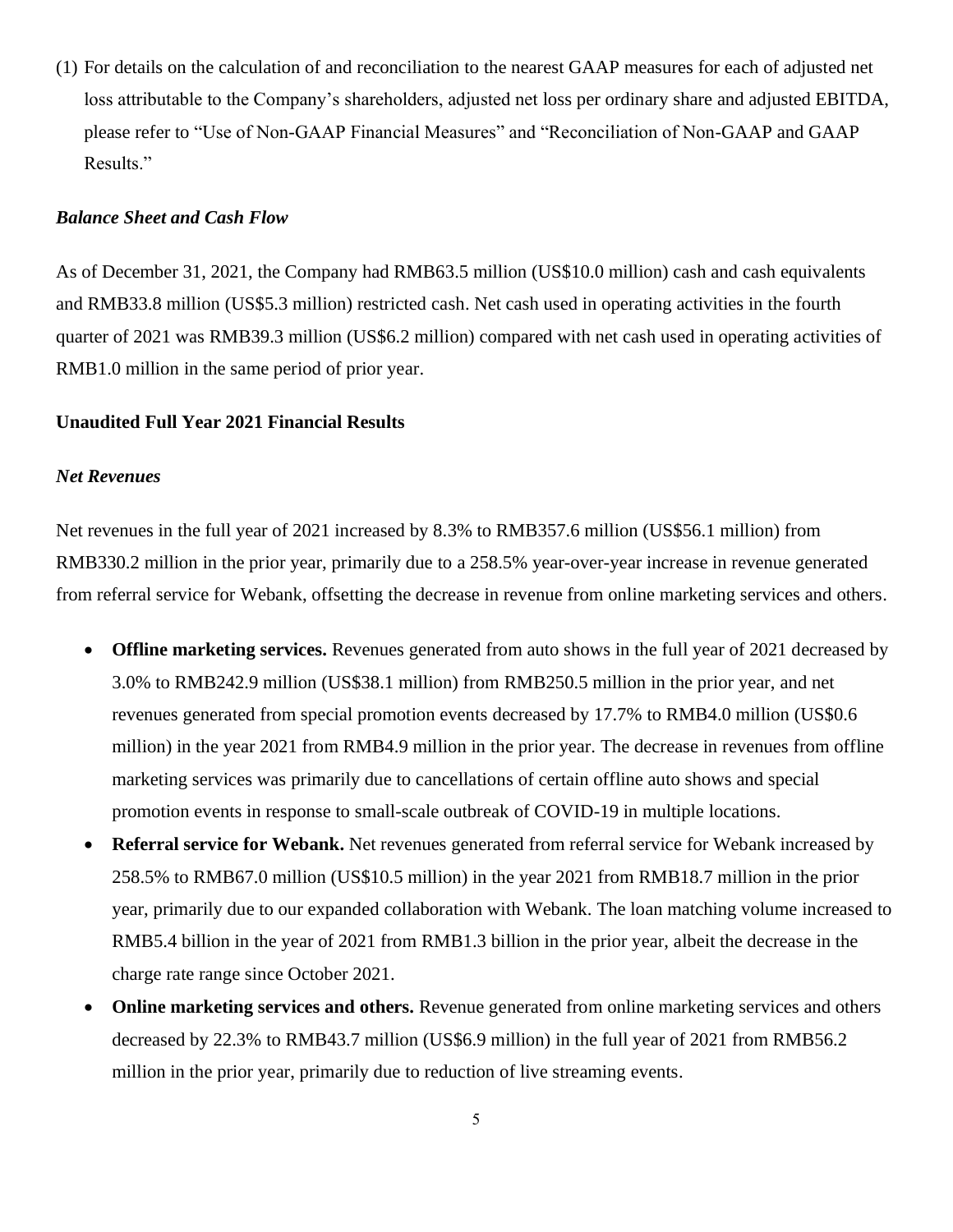# *Gross Profit*

Gross profit in the full year of 2021 increased by 12.8% to RMB272.3 million (US\$42.7 million) from RMB241.4 million in the prior year. Gross margin increased to 76.1% in the full year of 2021 from 73.1% in the prior year, primarily attributable to the change in our revenue composition.

## *Total Operating Expenses and Loss from Operations*

Total operating expenses in the full year of 2021 decreased by 7.2% to RMB383.1 million (US\$60.1 million) from RMB412.8 million in the prior year.

- Selling and marketing expenses in the full year of 2021 decreased by 1.8% to RMB274.7 million (US\$43.1 million) from RMB279.7 million in the prior year, primarily due to decreases in promotion expenses as a result of decreased volume of offline events.
- General and administrative expenses in the full year of 2021 decreased by 26.3% to RMB72.8 million (US\$11.4 million) from RMB98.8 million in the prior year, primarily due to the full amortization of certain share-based compensation for our general and administrative staff and the decrease of bad debt in relation to prepaid offline advertising fee.
- Research and development expenses in the full year of 2021 increased by 4.0% to RMB35.7 million (US\$5.6 million) from RMB34.3 million in the prior year, primarily due to higher staff compensation expenses for research and development personnel.

Loss from operations decreased by 35.3% to RMB110.8 million (US\$17.4 million) in the full year of 2021 from RMB171.3 million in the prior year.

## *Net loss attributable to the Company's Shareholders and Non-GAAP Measures*

Net loss attributable to the Company's shareholders in the full year of 2021 decreased by 37.5% to RMB101.9 million (US\$16.0 million) from RMB163.0 million in the prior year. Basic and diluted loss per ordinary share were both RMB0.33 (US\$0.05) in the full year of 2021 compared with RMB0.54 in the prior year.

Adjusted net loss attributable to the Company's shareholders decreased by 38.2% to RMB89.9 million (US\$14.1 million) in the full year of 2021 from an adjusted net loss of RMB145.4 million in the prior year.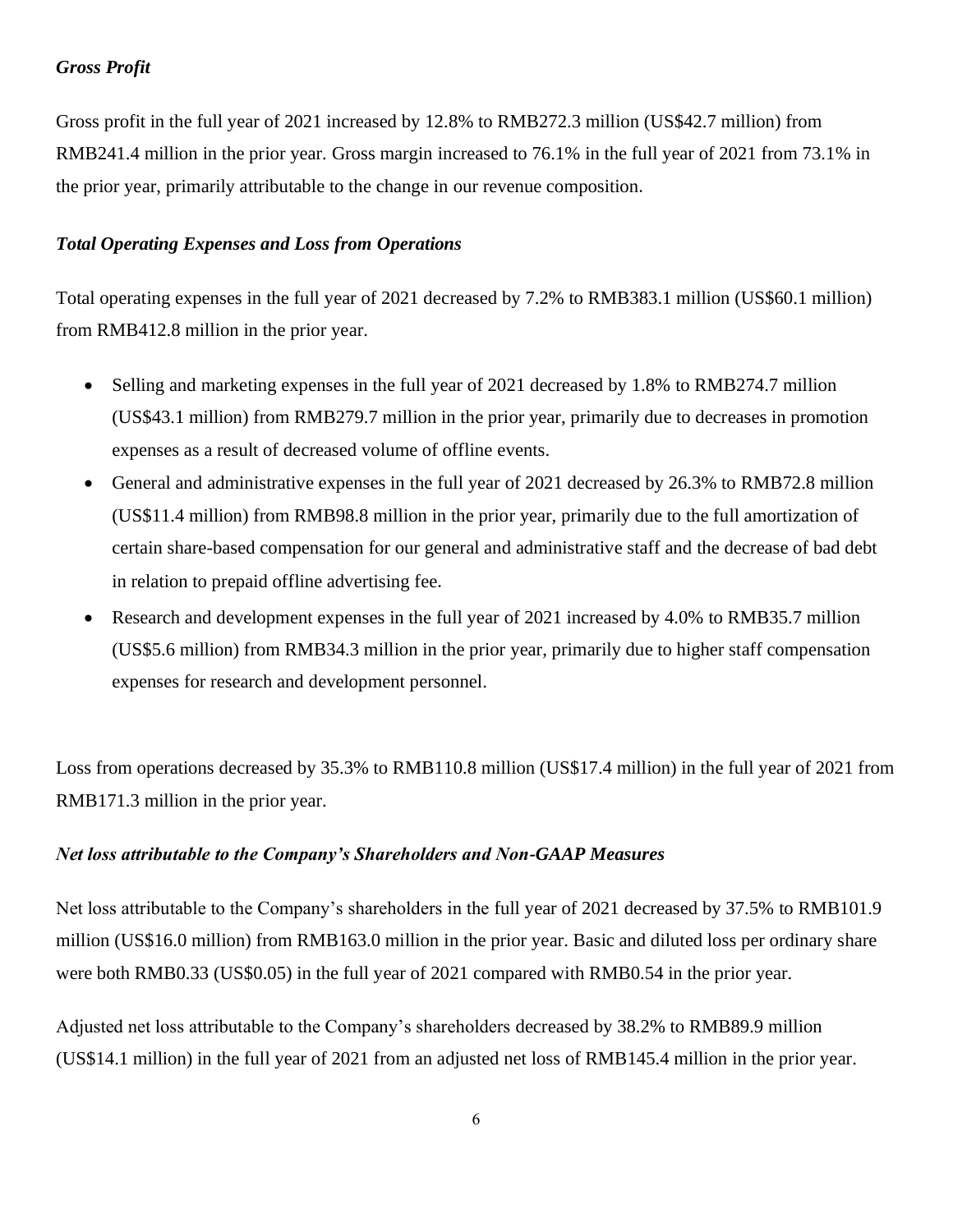Adjusted basic and diluted loss per ordinary share were both RMB0.29 (US\$0.05) in the full year of 2021 compared with RMB0[.](#page-4-0)48 in the prior year. $(1)$ 

Adjusted EBITDA was a loss of RMB82.9 million (US\$13.0 million) in the full year of 2021 compared with a loss of RMB141.1 million in the prior year. $(1)$  $(1)$ 

### **Business Outlook**

For the first quarter of 2022, the Company expects net revenues to range from approximately RMB20.0 million to RMB30.0 million, representing an approximate year-over-year decrease of 75.3% to 62.9%. This is primarily attributable to the estimated decline in the expected number of offline events to be held in the first quarter of 2022 (including auto shows and special promotion events) due to the COVID-19 pandemic as well as the impact of the global chip supply shortage on the auto industry.

This forecast reflects the Company's current and preliminary views on the market and operational conditions as well as the influence of the COVID-19 pandemic, which are subject to change.

# **Exchange Rate**

This press release contains translations of certain Renminbi amounts into U.S. dollars at specified rates solely for the convenience of readers. Unless otherwise noted, all translations from Renminbi to U.S. dollars, in this press release, were made at a rate of RMB6.3726 to US\$1.00, the noon buying rate in effect on December 30, 2021 in the City of New York for cable transfers in Renminbi per U.S. dollar as certified for customs purposes by the Federal Reserve Bank of New York. No representation is made that the Renminbi amounts could have been, or could be, converted, realized or settled into U.S. dollars at that rate on December 30, 2021, or at any other rate.

#### **Safe Harbor Statement**

This announcement contains forward-looking statements within the meaning of Section 21E of the Securities Exchange Act of 1934, as amended, and as defined in the U.S. Private Securities Litigation Reform Act of 1995. These forward-looking statements include, without limitation, the Company's business plans and development, business outlook, as well as the length and severity of the COVID-19 pandemic and its impact on the Company's business and industry, which can be identified by terminology such as "may," "will," "expect," "anticipate," "aim," "estimate," "intend," "plan," "believe," "potential," "continue," "is/are likely to" or other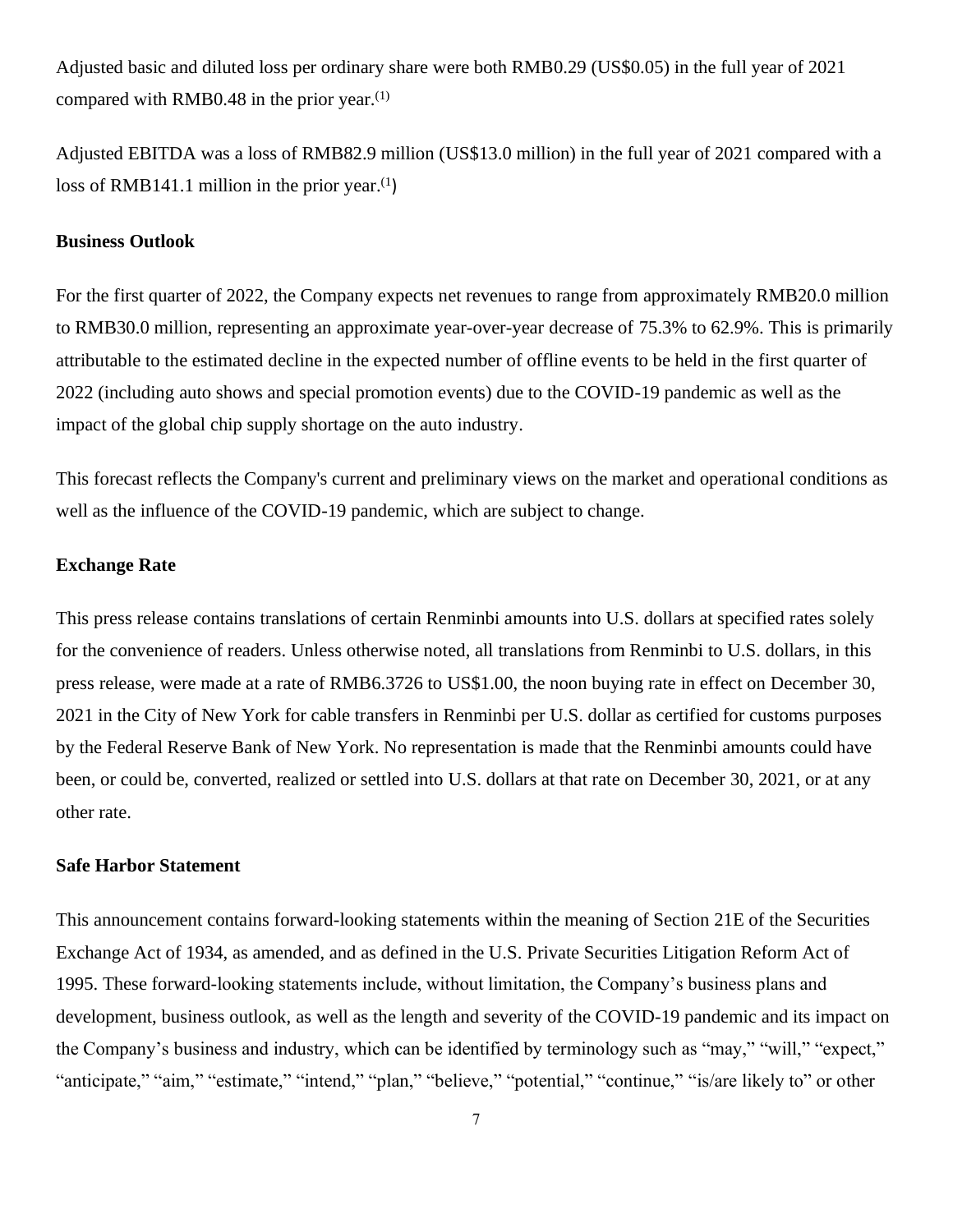similar expressions. Such statements are based upon management's current expectations and current market and operating conditions, and relate to events that involve known or unknown risks, uncertainties and other factors, all of which are difficult to predict and many of which are beyond the Company's control. Further information regarding these and other risks, uncertainties or factors is included in the Company's filings with the U.S. Securities and Exchange Commission. The Company does not undertake any obligation to update any forwardlooking statement as a result of new information, future events or otherwise, except as required under law.

### **Use of Non-GAAP Financial Measures**

To supplement the Company's unaudited condensed consolidated quarterly and full year financial information which are presented in accordance with U.S. GAAP, the Company also uses adjusted net loss attributable to the Company's shareholders, adjusted net loss per ordinary share and adjusted EBITDA as additional non-GAAP financial measures. The Company presents these non-GAAP financial measures because they are used by the Company's management to evaluate its operating performance. The Company also believes that these non-GAAP financial measures provide useful information to investors and others in understanding and evaluating the Company's consolidated results of operations in the same manner as its management and in comparing financial results across accounting periods and to those of the Company's peer companies.

The Company defines adjusted net loss as net loss excluding the impact of share-based compensation expenses, change of guarantee liability and impairment of long-term investment. The Company defines adjusted net loss per ordinary share as adjusted net loss divided by the weighted average number of ordinary shares. The Company defines adjusted EBITDA as net loss excluding the impact of depreciation and amortization, interest income net, share-based compensation expenses, change of guarantee liability and impairment of long-term investment. The Company believes that these non-GAAP financial measures provide useful information to investors and others in understanding and evaluating the Company's operating results. These non-GAAP financial measures are adjusted for the impact of items that the Company does not consider indicative of the operational performance of the Company's business, and should not be considered in isolation or construed as an alternative to net income/(loss) or any other measure of performance or as an indicator of the Company's operating performance.

In addition, the non-GAAP financial measures are not defined under U.S. GAAP and are not presented in accordance with U.S. GAAP. The non-GAAP financial measures have limitations as analytical tools. One of the key limitations of using these non-GAAP financial measures is that they do not reflect all items of income and expense that affect the Company's operations. Interest income or expenses, depreciation and amortization,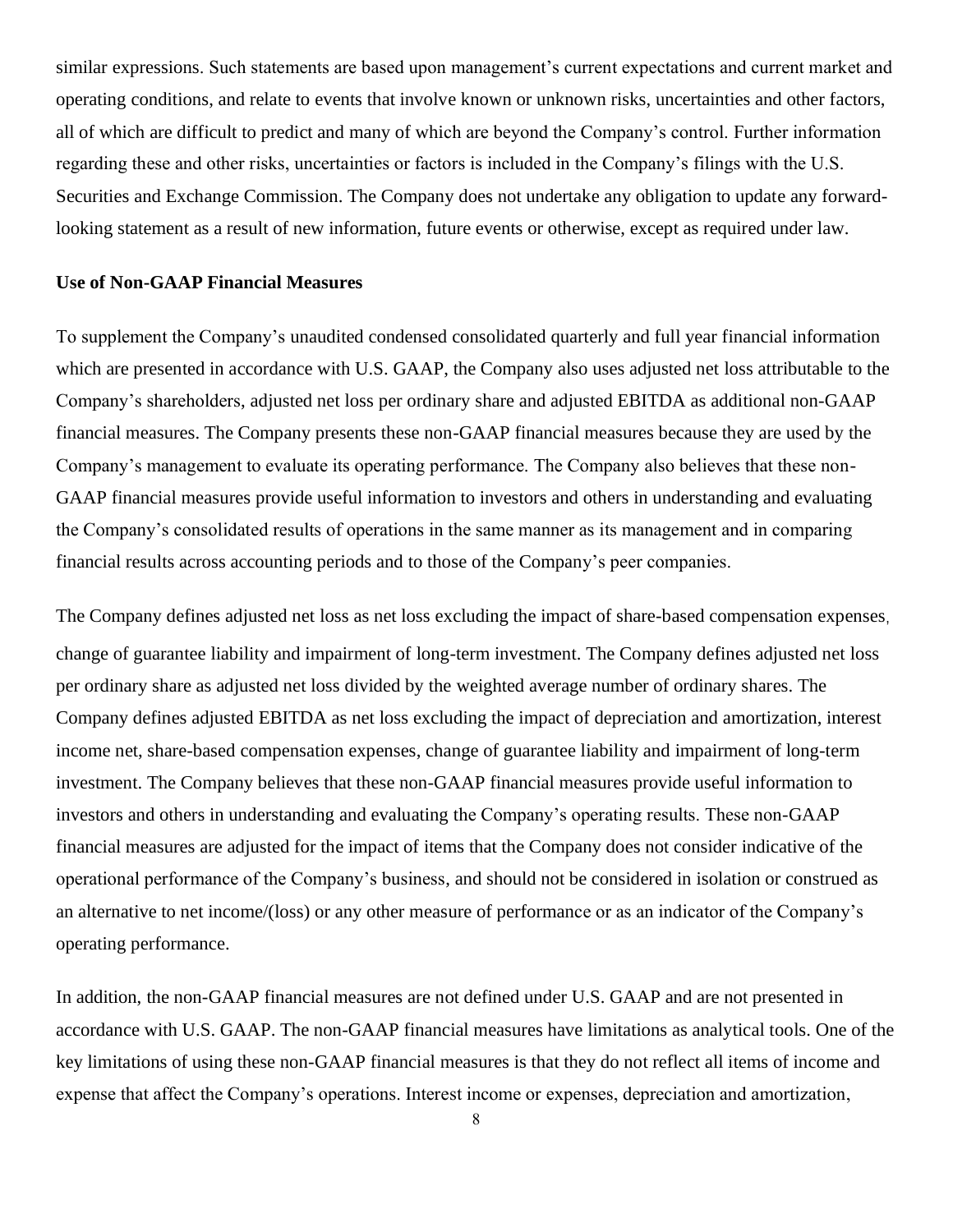share-based compensation expenses, change of guarantee liability and impairment of long-term investment have been and may continue to be incurred in the Company's business and are not reflected in the presentation of these non-GAAP measures. Further, these non-GAAP financial measures may not be comparable to similarly titled measures presented by other companies. Other companies may calculate similarly titled measures differently, limiting their usefulness as comparative measures to the Company's data. The Company encourages investors and others to review the Company's financial information in its entirety and not rely on a single financial measure. Investors are encouraged to compare the historical non-GAAP financial measures with the most directly comparable GAAP measures.

## **About TuanChe**

Founded in 2010, TuanChe Limited (NASDAQ: TC) is a leading integrated automotive marketplace in China. TuanChe offers services to connect automotive consumers with various industry players such as automakers, dealers and other automotive service providers. TuanChe provides automotive marketing and transaction related services by integrating its online platforms with offline sales events. Through its integrated marketing solutions, TuanChe turns individual and isolated automobile purchase transactions into large-scale collective purchase activities by creating an interactive many-to-many environment. Furthermore, leveraging its proprietary data analytics and advanced digital marketing system, TuanChe's online marketing service platform helps industry customers increase the efficiency and effectiveness of their advertising placements. For more information, please contact ir@tuanche.com.

# **For investor and media inquiries, please contact:**

TuanChe Limited Investor Relations Tel: +86 (10) 6397-6232 Email: [ir@tuanche.com](mailto:ir@tuanche.com)

The Piacente Group, Inc. Brandi Piacente Tel: +1 (212) 481-2050 Email: tuanche@tpg-ir.com

Yang Song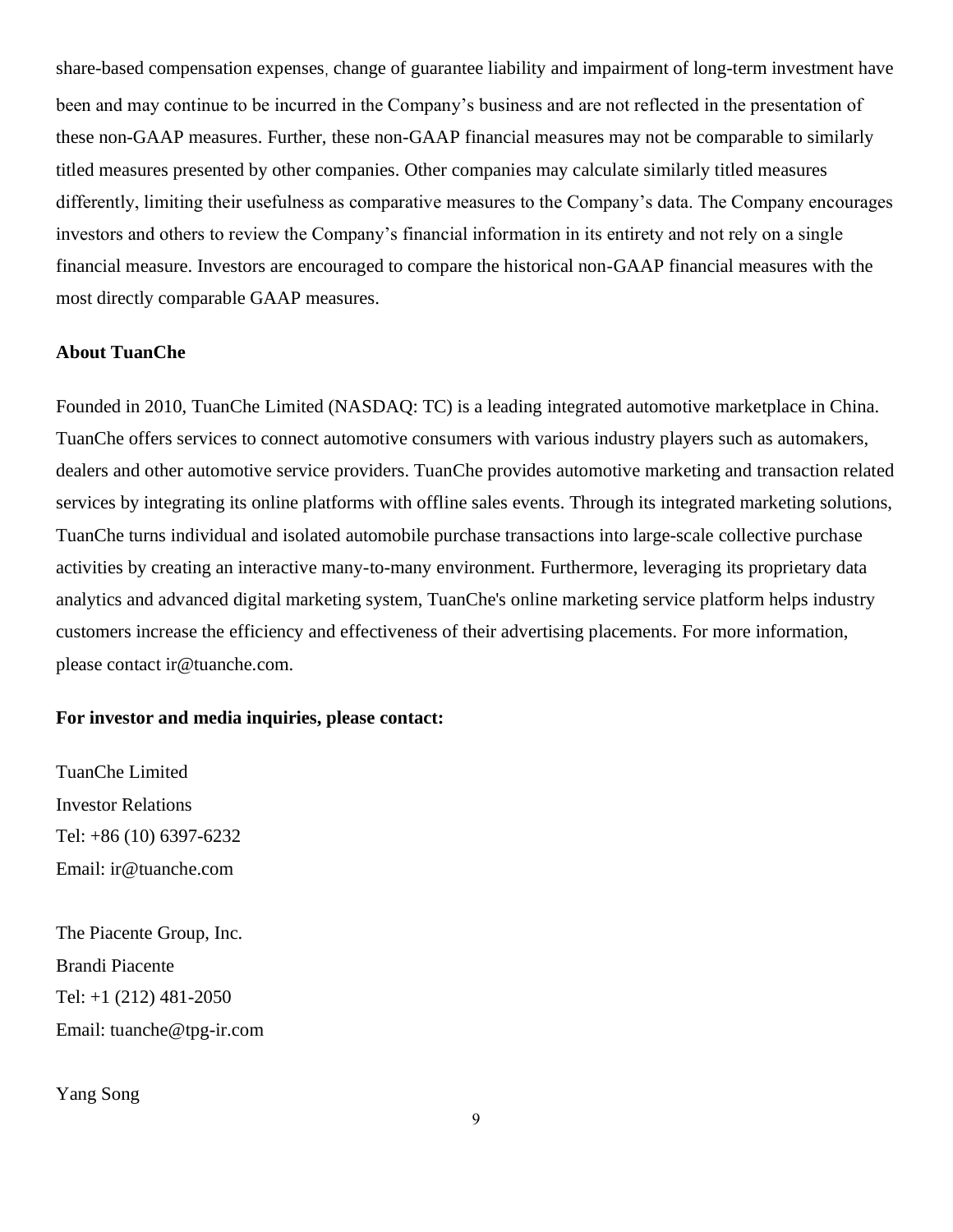Tel: +86 (10) 6508-0677 Email: [tuanche@tpg-ir.com](mailto:tuanche@tpg-ir.com)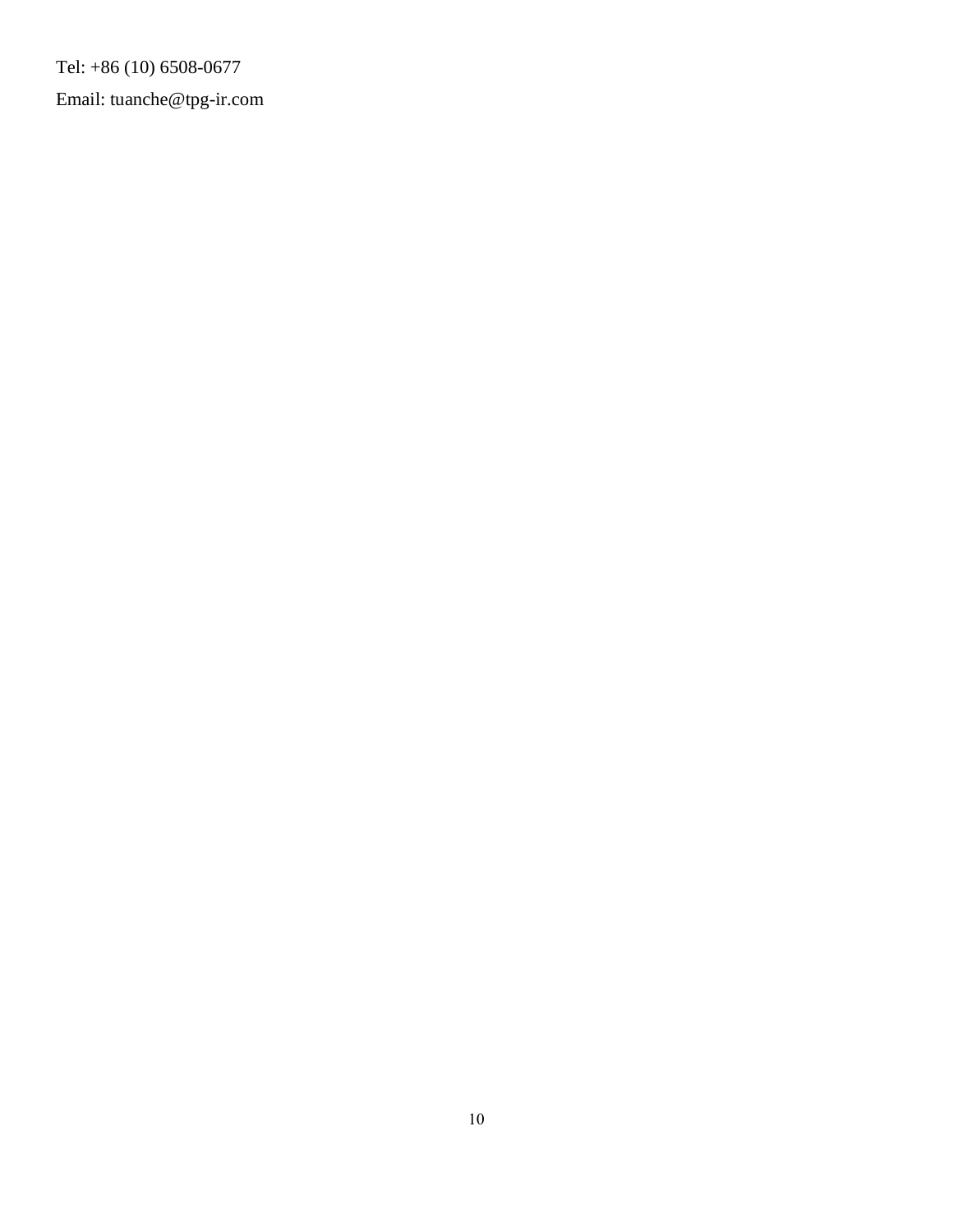### **TUANCHE LIMITED UNAUDITED CONDENSED CONSOLIDATED BALANCE SHEETS**

# **(Amount in thousands, except as noted)**

| December 31, 2020<br>December 31, 2021<br><b>RMB</b><br><b>RMB</b><br>US\$<br><b>Audited</b><br><b>Unaudited</b><br><b>Unaudited</b><br><b>ASSETS</b><br><b>Current assets:</b><br>Cash and cash equivalents<br>109,916<br>63,461<br>9,958<br>5,310<br>Restricted cash<br>29,829<br>33,837<br>Time deposits<br>45,674<br>47,951<br>Accounts receivable, net<br>66,126<br>7,525<br>Prepayment and other current assets, net<br>59,856<br>60,460<br>9,487<br>205,709<br><b>Total current assets</b><br>311,401<br>32,280<br><b>Non-current assets:</b><br>Property, equipment and software, net<br>5,708<br>3,467<br>544<br>21,821<br>Identifiable intangible assets<br>17,711<br>2,779<br>Operating lease right-of-use assets, net<br>10,801<br>5,104<br>801<br>5,357<br>Long-term investments<br>8,949<br>841<br>Goodwill<br>18,111<br>115,414<br>115,414<br>Other non-current assets<br>313<br>313<br>49<br>163,006<br>147,366<br>23,125<br><b>Total non-current assets</b><br>474,407<br>353,075<br>55,405<br><b>Total assets</b><br><b>LIABILITIES AND SHAREHOLDERS' EQUITY</b><br><b>Current liabilities:</b><br>Accounts payable<br>21,794<br>29,577<br>4,641<br>Advances from customers<br>21,466<br>15,401<br>2,417<br>Salary and welfare benefits payable<br>39,870<br>6,256<br>57,996<br>Short-term borrowings<br>1,098<br>7,000<br>Other taxes payable<br>22,992<br>21,822<br>3,424<br>Current portion of deferred revenue<br>4,054<br>4,139<br>649<br>Short-term operating lease liabilities<br>5,911<br>2,589<br>406<br><b>Guarantee liabilities</b><br>4,073<br>387<br>639<br>27,313<br>Other current liabilities<br>4,286<br>41,564<br><b>Total current liabilities</b><br>176,164<br>151,784<br>23,816<br><b>Non-current liabilities:</b><br>Non-current portion of deferred revenue<br>185<br>98<br>15<br>Deferred tax liability<br>5,451<br>5,451<br>856<br>Long-term operating lease liabilities<br>1,475<br>231<br>4,048<br>Other non-current liabilities<br>957<br>1,498<br>150<br>1,252<br>11,182<br>7,981<br><b>Total non-current liabilities</b><br><b>Total liabilities</b><br>187,346<br>159,765<br>25,068<br>Shareholders' equity:<br>Class A ordinary shares<br>182<br>181<br>29<br>Class B ordinary shares<br>35<br>35<br>5<br><b>Treasury stock</b><br>(45, 886)<br>(45, 886)<br>(7,200)<br>Additional paid-in capital<br>1,221,339<br>1,231,135<br>193,192<br>Accumulated deficit<br>(983, 645)<br>(154, 355)<br>(881,700)<br>Accumulated other comprehensive loss<br>(1, 161)<br>(5,805)<br>(7, 408)<br>Total equity attributable to equity shareholders of<br>288,164<br>194,413<br>30,510<br>the Company<br>Non-controlling interests<br>(1, 103)<br>(1, 103)<br>(173)<br><b>Total equity</b><br>287,061<br>193,310<br>30,337 | As of |  |  |
|----------------------------------------------------------------------------------------------------------------------------------------------------------------------------------------------------------------------------------------------------------------------------------------------------------------------------------------------------------------------------------------------------------------------------------------------------------------------------------------------------------------------------------------------------------------------------------------------------------------------------------------------------------------------------------------------------------------------------------------------------------------------------------------------------------------------------------------------------------------------------------------------------------------------------------------------------------------------------------------------------------------------------------------------------------------------------------------------------------------------------------------------------------------------------------------------------------------------------------------------------------------------------------------------------------------------------------------------------------------------------------------------------------------------------------------------------------------------------------------------------------------------------------------------------------------------------------------------------------------------------------------------------------------------------------------------------------------------------------------------------------------------------------------------------------------------------------------------------------------------------------------------------------------------------------------------------------------------------------------------------------------------------------------------------------------------------------------------------------------------------------------------------------------------------------------------------------------------------------------------------------------------------------------------------------------------------------------------------------------------------------------------------------------------------------------------------------------------------------------------------------------------------------------------------------------------------------------------------------------------------------------------------------------------------------------------------------------------------------------------------------------|-------|--|--|
|                                                                                                                                                                                                                                                                                                                                                                                                                                                                                                                                                                                                                                                                                                                                                                                                                                                                                                                                                                                                                                                                                                                                                                                                                                                                                                                                                                                                                                                                                                                                                                                                                                                                                                                                                                                                                                                                                                                                                                                                                                                                                                                                                                                                                                                                                                                                                                                                                                                                                                                                                                                                                                                                                                                                                                |       |  |  |
|                                                                                                                                                                                                                                                                                                                                                                                                                                                                                                                                                                                                                                                                                                                                                                                                                                                                                                                                                                                                                                                                                                                                                                                                                                                                                                                                                                                                                                                                                                                                                                                                                                                                                                                                                                                                                                                                                                                                                                                                                                                                                                                                                                                                                                                                                                                                                                                                                                                                                                                                                                                                                                                                                                                                                                |       |  |  |
|                                                                                                                                                                                                                                                                                                                                                                                                                                                                                                                                                                                                                                                                                                                                                                                                                                                                                                                                                                                                                                                                                                                                                                                                                                                                                                                                                                                                                                                                                                                                                                                                                                                                                                                                                                                                                                                                                                                                                                                                                                                                                                                                                                                                                                                                                                                                                                                                                                                                                                                                                                                                                                                                                                                                                                |       |  |  |
|                                                                                                                                                                                                                                                                                                                                                                                                                                                                                                                                                                                                                                                                                                                                                                                                                                                                                                                                                                                                                                                                                                                                                                                                                                                                                                                                                                                                                                                                                                                                                                                                                                                                                                                                                                                                                                                                                                                                                                                                                                                                                                                                                                                                                                                                                                                                                                                                                                                                                                                                                                                                                                                                                                                                                                |       |  |  |
|                                                                                                                                                                                                                                                                                                                                                                                                                                                                                                                                                                                                                                                                                                                                                                                                                                                                                                                                                                                                                                                                                                                                                                                                                                                                                                                                                                                                                                                                                                                                                                                                                                                                                                                                                                                                                                                                                                                                                                                                                                                                                                                                                                                                                                                                                                                                                                                                                                                                                                                                                                                                                                                                                                                                                                |       |  |  |
|                                                                                                                                                                                                                                                                                                                                                                                                                                                                                                                                                                                                                                                                                                                                                                                                                                                                                                                                                                                                                                                                                                                                                                                                                                                                                                                                                                                                                                                                                                                                                                                                                                                                                                                                                                                                                                                                                                                                                                                                                                                                                                                                                                                                                                                                                                                                                                                                                                                                                                                                                                                                                                                                                                                                                                |       |  |  |
|                                                                                                                                                                                                                                                                                                                                                                                                                                                                                                                                                                                                                                                                                                                                                                                                                                                                                                                                                                                                                                                                                                                                                                                                                                                                                                                                                                                                                                                                                                                                                                                                                                                                                                                                                                                                                                                                                                                                                                                                                                                                                                                                                                                                                                                                                                                                                                                                                                                                                                                                                                                                                                                                                                                                                                |       |  |  |
|                                                                                                                                                                                                                                                                                                                                                                                                                                                                                                                                                                                                                                                                                                                                                                                                                                                                                                                                                                                                                                                                                                                                                                                                                                                                                                                                                                                                                                                                                                                                                                                                                                                                                                                                                                                                                                                                                                                                                                                                                                                                                                                                                                                                                                                                                                                                                                                                                                                                                                                                                                                                                                                                                                                                                                |       |  |  |
|                                                                                                                                                                                                                                                                                                                                                                                                                                                                                                                                                                                                                                                                                                                                                                                                                                                                                                                                                                                                                                                                                                                                                                                                                                                                                                                                                                                                                                                                                                                                                                                                                                                                                                                                                                                                                                                                                                                                                                                                                                                                                                                                                                                                                                                                                                                                                                                                                                                                                                                                                                                                                                                                                                                                                                |       |  |  |
|                                                                                                                                                                                                                                                                                                                                                                                                                                                                                                                                                                                                                                                                                                                                                                                                                                                                                                                                                                                                                                                                                                                                                                                                                                                                                                                                                                                                                                                                                                                                                                                                                                                                                                                                                                                                                                                                                                                                                                                                                                                                                                                                                                                                                                                                                                                                                                                                                                                                                                                                                                                                                                                                                                                                                                |       |  |  |
|                                                                                                                                                                                                                                                                                                                                                                                                                                                                                                                                                                                                                                                                                                                                                                                                                                                                                                                                                                                                                                                                                                                                                                                                                                                                                                                                                                                                                                                                                                                                                                                                                                                                                                                                                                                                                                                                                                                                                                                                                                                                                                                                                                                                                                                                                                                                                                                                                                                                                                                                                                                                                                                                                                                                                                |       |  |  |
|                                                                                                                                                                                                                                                                                                                                                                                                                                                                                                                                                                                                                                                                                                                                                                                                                                                                                                                                                                                                                                                                                                                                                                                                                                                                                                                                                                                                                                                                                                                                                                                                                                                                                                                                                                                                                                                                                                                                                                                                                                                                                                                                                                                                                                                                                                                                                                                                                                                                                                                                                                                                                                                                                                                                                                |       |  |  |
|                                                                                                                                                                                                                                                                                                                                                                                                                                                                                                                                                                                                                                                                                                                                                                                                                                                                                                                                                                                                                                                                                                                                                                                                                                                                                                                                                                                                                                                                                                                                                                                                                                                                                                                                                                                                                                                                                                                                                                                                                                                                                                                                                                                                                                                                                                                                                                                                                                                                                                                                                                                                                                                                                                                                                                |       |  |  |
|                                                                                                                                                                                                                                                                                                                                                                                                                                                                                                                                                                                                                                                                                                                                                                                                                                                                                                                                                                                                                                                                                                                                                                                                                                                                                                                                                                                                                                                                                                                                                                                                                                                                                                                                                                                                                                                                                                                                                                                                                                                                                                                                                                                                                                                                                                                                                                                                                                                                                                                                                                                                                                                                                                                                                                |       |  |  |
|                                                                                                                                                                                                                                                                                                                                                                                                                                                                                                                                                                                                                                                                                                                                                                                                                                                                                                                                                                                                                                                                                                                                                                                                                                                                                                                                                                                                                                                                                                                                                                                                                                                                                                                                                                                                                                                                                                                                                                                                                                                                                                                                                                                                                                                                                                                                                                                                                                                                                                                                                                                                                                                                                                                                                                |       |  |  |
|                                                                                                                                                                                                                                                                                                                                                                                                                                                                                                                                                                                                                                                                                                                                                                                                                                                                                                                                                                                                                                                                                                                                                                                                                                                                                                                                                                                                                                                                                                                                                                                                                                                                                                                                                                                                                                                                                                                                                                                                                                                                                                                                                                                                                                                                                                                                                                                                                                                                                                                                                                                                                                                                                                                                                                |       |  |  |
|                                                                                                                                                                                                                                                                                                                                                                                                                                                                                                                                                                                                                                                                                                                                                                                                                                                                                                                                                                                                                                                                                                                                                                                                                                                                                                                                                                                                                                                                                                                                                                                                                                                                                                                                                                                                                                                                                                                                                                                                                                                                                                                                                                                                                                                                                                                                                                                                                                                                                                                                                                                                                                                                                                                                                                |       |  |  |
|                                                                                                                                                                                                                                                                                                                                                                                                                                                                                                                                                                                                                                                                                                                                                                                                                                                                                                                                                                                                                                                                                                                                                                                                                                                                                                                                                                                                                                                                                                                                                                                                                                                                                                                                                                                                                                                                                                                                                                                                                                                                                                                                                                                                                                                                                                                                                                                                                                                                                                                                                                                                                                                                                                                                                                |       |  |  |
|                                                                                                                                                                                                                                                                                                                                                                                                                                                                                                                                                                                                                                                                                                                                                                                                                                                                                                                                                                                                                                                                                                                                                                                                                                                                                                                                                                                                                                                                                                                                                                                                                                                                                                                                                                                                                                                                                                                                                                                                                                                                                                                                                                                                                                                                                                                                                                                                                                                                                                                                                                                                                                                                                                                                                                |       |  |  |
|                                                                                                                                                                                                                                                                                                                                                                                                                                                                                                                                                                                                                                                                                                                                                                                                                                                                                                                                                                                                                                                                                                                                                                                                                                                                                                                                                                                                                                                                                                                                                                                                                                                                                                                                                                                                                                                                                                                                                                                                                                                                                                                                                                                                                                                                                                                                                                                                                                                                                                                                                                                                                                                                                                                                                                |       |  |  |
|                                                                                                                                                                                                                                                                                                                                                                                                                                                                                                                                                                                                                                                                                                                                                                                                                                                                                                                                                                                                                                                                                                                                                                                                                                                                                                                                                                                                                                                                                                                                                                                                                                                                                                                                                                                                                                                                                                                                                                                                                                                                                                                                                                                                                                                                                                                                                                                                                                                                                                                                                                                                                                                                                                                                                                |       |  |  |
|                                                                                                                                                                                                                                                                                                                                                                                                                                                                                                                                                                                                                                                                                                                                                                                                                                                                                                                                                                                                                                                                                                                                                                                                                                                                                                                                                                                                                                                                                                                                                                                                                                                                                                                                                                                                                                                                                                                                                                                                                                                                                                                                                                                                                                                                                                                                                                                                                                                                                                                                                                                                                                                                                                                                                                |       |  |  |
|                                                                                                                                                                                                                                                                                                                                                                                                                                                                                                                                                                                                                                                                                                                                                                                                                                                                                                                                                                                                                                                                                                                                                                                                                                                                                                                                                                                                                                                                                                                                                                                                                                                                                                                                                                                                                                                                                                                                                                                                                                                                                                                                                                                                                                                                                                                                                                                                                                                                                                                                                                                                                                                                                                                                                                |       |  |  |
|                                                                                                                                                                                                                                                                                                                                                                                                                                                                                                                                                                                                                                                                                                                                                                                                                                                                                                                                                                                                                                                                                                                                                                                                                                                                                                                                                                                                                                                                                                                                                                                                                                                                                                                                                                                                                                                                                                                                                                                                                                                                                                                                                                                                                                                                                                                                                                                                                                                                                                                                                                                                                                                                                                                                                                |       |  |  |
|                                                                                                                                                                                                                                                                                                                                                                                                                                                                                                                                                                                                                                                                                                                                                                                                                                                                                                                                                                                                                                                                                                                                                                                                                                                                                                                                                                                                                                                                                                                                                                                                                                                                                                                                                                                                                                                                                                                                                                                                                                                                                                                                                                                                                                                                                                                                                                                                                                                                                                                                                                                                                                                                                                                                                                |       |  |  |
|                                                                                                                                                                                                                                                                                                                                                                                                                                                                                                                                                                                                                                                                                                                                                                                                                                                                                                                                                                                                                                                                                                                                                                                                                                                                                                                                                                                                                                                                                                                                                                                                                                                                                                                                                                                                                                                                                                                                                                                                                                                                                                                                                                                                                                                                                                                                                                                                                                                                                                                                                                                                                                                                                                                                                                |       |  |  |
|                                                                                                                                                                                                                                                                                                                                                                                                                                                                                                                                                                                                                                                                                                                                                                                                                                                                                                                                                                                                                                                                                                                                                                                                                                                                                                                                                                                                                                                                                                                                                                                                                                                                                                                                                                                                                                                                                                                                                                                                                                                                                                                                                                                                                                                                                                                                                                                                                                                                                                                                                                                                                                                                                                                                                                |       |  |  |
|                                                                                                                                                                                                                                                                                                                                                                                                                                                                                                                                                                                                                                                                                                                                                                                                                                                                                                                                                                                                                                                                                                                                                                                                                                                                                                                                                                                                                                                                                                                                                                                                                                                                                                                                                                                                                                                                                                                                                                                                                                                                                                                                                                                                                                                                                                                                                                                                                                                                                                                                                                                                                                                                                                                                                                |       |  |  |
|                                                                                                                                                                                                                                                                                                                                                                                                                                                                                                                                                                                                                                                                                                                                                                                                                                                                                                                                                                                                                                                                                                                                                                                                                                                                                                                                                                                                                                                                                                                                                                                                                                                                                                                                                                                                                                                                                                                                                                                                                                                                                                                                                                                                                                                                                                                                                                                                                                                                                                                                                                                                                                                                                                                                                                |       |  |  |
|                                                                                                                                                                                                                                                                                                                                                                                                                                                                                                                                                                                                                                                                                                                                                                                                                                                                                                                                                                                                                                                                                                                                                                                                                                                                                                                                                                                                                                                                                                                                                                                                                                                                                                                                                                                                                                                                                                                                                                                                                                                                                                                                                                                                                                                                                                                                                                                                                                                                                                                                                                                                                                                                                                                                                                |       |  |  |
|                                                                                                                                                                                                                                                                                                                                                                                                                                                                                                                                                                                                                                                                                                                                                                                                                                                                                                                                                                                                                                                                                                                                                                                                                                                                                                                                                                                                                                                                                                                                                                                                                                                                                                                                                                                                                                                                                                                                                                                                                                                                                                                                                                                                                                                                                                                                                                                                                                                                                                                                                                                                                                                                                                                                                                |       |  |  |
|                                                                                                                                                                                                                                                                                                                                                                                                                                                                                                                                                                                                                                                                                                                                                                                                                                                                                                                                                                                                                                                                                                                                                                                                                                                                                                                                                                                                                                                                                                                                                                                                                                                                                                                                                                                                                                                                                                                                                                                                                                                                                                                                                                                                                                                                                                                                                                                                                                                                                                                                                                                                                                                                                                                                                                |       |  |  |
|                                                                                                                                                                                                                                                                                                                                                                                                                                                                                                                                                                                                                                                                                                                                                                                                                                                                                                                                                                                                                                                                                                                                                                                                                                                                                                                                                                                                                                                                                                                                                                                                                                                                                                                                                                                                                                                                                                                                                                                                                                                                                                                                                                                                                                                                                                                                                                                                                                                                                                                                                                                                                                                                                                                                                                |       |  |  |
|                                                                                                                                                                                                                                                                                                                                                                                                                                                                                                                                                                                                                                                                                                                                                                                                                                                                                                                                                                                                                                                                                                                                                                                                                                                                                                                                                                                                                                                                                                                                                                                                                                                                                                                                                                                                                                                                                                                                                                                                                                                                                                                                                                                                                                                                                                                                                                                                                                                                                                                                                                                                                                                                                                                                                                |       |  |  |
|                                                                                                                                                                                                                                                                                                                                                                                                                                                                                                                                                                                                                                                                                                                                                                                                                                                                                                                                                                                                                                                                                                                                                                                                                                                                                                                                                                                                                                                                                                                                                                                                                                                                                                                                                                                                                                                                                                                                                                                                                                                                                                                                                                                                                                                                                                                                                                                                                                                                                                                                                                                                                                                                                                                                                                |       |  |  |
|                                                                                                                                                                                                                                                                                                                                                                                                                                                                                                                                                                                                                                                                                                                                                                                                                                                                                                                                                                                                                                                                                                                                                                                                                                                                                                                                                                                                                                                                                                                                                                                                                                                                                                                                                                                                                                                                                                                                                                                                                                                                                                                                                                                                                                                                                                                                                                                                                                                                                                                                                                                                                                                                                                                                                                |       |  |  |
|                                                                                                                                                                                                                                                                                                                                                                                                                                                                                                                                                                                                                                                                                                                                                                                                                                                                                                                                                                                                                                                                                                                                                                                                                                                                                                                                                                                                                                                                                                                                                                                                                                                                                                                                                                                                                                                                                                                                                                                                                                                                                                                                                                                                                                                                                                                                                                                                                                                                                                                                                                                                                                                                                                                                                                |       |  |  |
|                                                                                                                                                                                                                                                                                                                                                                                                                                                                                                                                                                                                                                                                                                                                                                                                                                                                                                                                                                                                                                                                                                                                                                                                                                                                                                                                                                                                                                                                                                                                                                                                                                                                                                                                                                                                                                                                                                                                                                                                                                                                                                                                                                                                                                                                                                                                                                                                                                                                                                                                                                                                                                                                                                                                                                |       |  |  |
|                                                                                                                                                                                                                                                                                                                                                                                                                                                                                                                                                                                                                                                                                                                                                                                                                                                                                                                                                                                                                                                                                                                                                                                                                                                                                                                                                                                                                                                                                                                                                                                                                                                                                                                                                                                                                                                                                                                                                                                                                                                                                                                                                                                                                                                                                                                                                                                                                                                                                                                                                                                                                                                                                                                                                                |       |  |  |
|                                                                                                                                                                                                                                                                                                                                                                                                                                                                                                                                                                                                                                                                                                                                                                                                                                                                                                                                                                                                                                                                                                                                                                                                                                                                                                                                                                                                                                                                                                                                                                                                                                                                                                                                                                                                                                                                                                                                                                                                                                                                                                                                                                                                                                                                                                                                                                                                                                                                                                                                                                                                                                                                                                                                                                |       |  |  |
|                                                                                                                                                                                                                                                                                                                                                                                                                                                                                                                                                                                                                                                                                                                                                                                                                                                                                                                                                                                                                                                                                                                                                                                                                                                                                                                                                                                                                                                                                                                                                                                                                                                                                                                                                                                                                                                                                                                                                                                                                                                                                                                                                                                                                                                                                                                                                                                                                                                                                                                                                                                                                                                                                                                                                                |       |  |  |
|                                                                                                                                                                                                                                                                                                                                                                                                                                                                                                                                                                                                                                                                                                                                                                                                                                                                                                                                                                                                                                                                                                                                                                                                                                                                                                                                                                                                                                                                                                                                                                                                                                                                                                                                                                                                                                                                                                                                                                                                                                                                                                                                                                                                                                                                                                                                                                                                                                                                                                                                                                                                                                                                                                                                                                |       |  |  |
|                                                                                                                                                                                                                                                                                                                                                                                                                                                                                                                                                                                                                                                                                                                                                                                                                                                                                                                                                                                                                                                                                                                                                                                                                                                                                                                                                                                                                                                                                                                                                                                                                                                                                                                                                                                                                                                                                                                                                                                                                                                                                                                                                                                                                                                                                                                                                                                                                                                                                                                                                                                                                                                                                                                                                                |       |  |  |
|                                                                                                                                                                                                                                                                                                                                                                                                                                                                                                                                                                                                                                                                                                                                                                                                                                                                                                                                                                                                                                                                                                                                                                                                                                                                                                                                                                                                                                                                                                                                                                                                                                                                                                                                                                                                                                                                                                                                                                                                                                                                                                                                                                                                                                                                                                                                                                                                                                                                                                                                                                                                                                                                                                                                                                |       |  |  |
|                                                                                                                                                                                                                                                                                                                                                                                                                                                                                                                                                                                                                                                                                                                                                                                                                                                                                                                                                                                                                                                                                                                                                                                                                                                                                                                                                                                                                                                                                                                                                                                                                                                                                                                                                                                                                                                                                                                                                                                                                                                                                                                                                                                                                                                                                                                                                                                                                                                                                                                                                                                                                                                                                                                                                                |       |  |  |
|                                                                                                                                                                                                                                                                                                                                                                                                                                                                                                                                                                                                                                                                                                                                                                                                                                                                                                                                                                                                                                                                                                                                                                                                                                                                                                                                                                                                                                                                                                                                                                                                                                                                                                                                                                                                                                                                                                                                                                                                                                                                                                                                                                                                                                                                                                                                                                                                                                                                                                                                                                                                                                                                                                                                                                |       |  |  |
|                                                                                                                                                                                                                                                                                                                                                                                                                                                                                                                                                                                                                                                                                                                                                                                                                                                                                                                                                                                                                                                                                                                                                                                                                                                                                                                                                                                                                                                                                                                                                                                                                                                                                                                                                                                                                                                                                                                                                                                                                                                                                                                                                                                                                                                                                                                                                                                                                                                                                                                                                                                                                                                                                                                                                                |       |  |  |
|                                                                                                                                                                                                                                                                                                                                                                                                                                                                                                                                                                                                                                                                                                                                                                                                                                                                                                                                                                                                                                                                                                                                                                                                                                                                                                                                                                                                                                                                                                                                                                                                                                                                                                                                                                                                                                                                                                                                                                                                                                                                                                                                                                                                                                                                                                                                                                                                                                                                                                                                                                                                                                                                                                                                                                |       |  |  |
|                                                                                                                                                                                                                                                                                                                                                                                                                                                                                                                                                                                                                                                                                                                                                                                                                                                                                                                                                                                                                                                                                                                                                                                                                                                                                                                                                                                                                                                                                                                                                                                                                                                                                                                                                                                                                                                                                                                                                                                                                                                                                                                                                                                                                                                                                                                                                                                                                                                                                                                                                                                                                                                                                                                                                                |       |  |  |
| <b>TOTAL LIABILITIES AND EQUITY</b><br>353,075<br>55,405<br>474,407                                                                                                                                                                                                                                                                                                                                                                                                                                                                                                                                                                                                                                                                                                                                                                                                                                                                                                                                                                                                                                                                                                                                                                                                                                                                                                                                                                                                                                                                                                                                                                                                                                                                                                                                                                                                                                                                                                                                                                                                                                                                                                                                                                                                                                                                                                                                                                                                                                                                                                                                                                                                                                                                                            |       |  |  |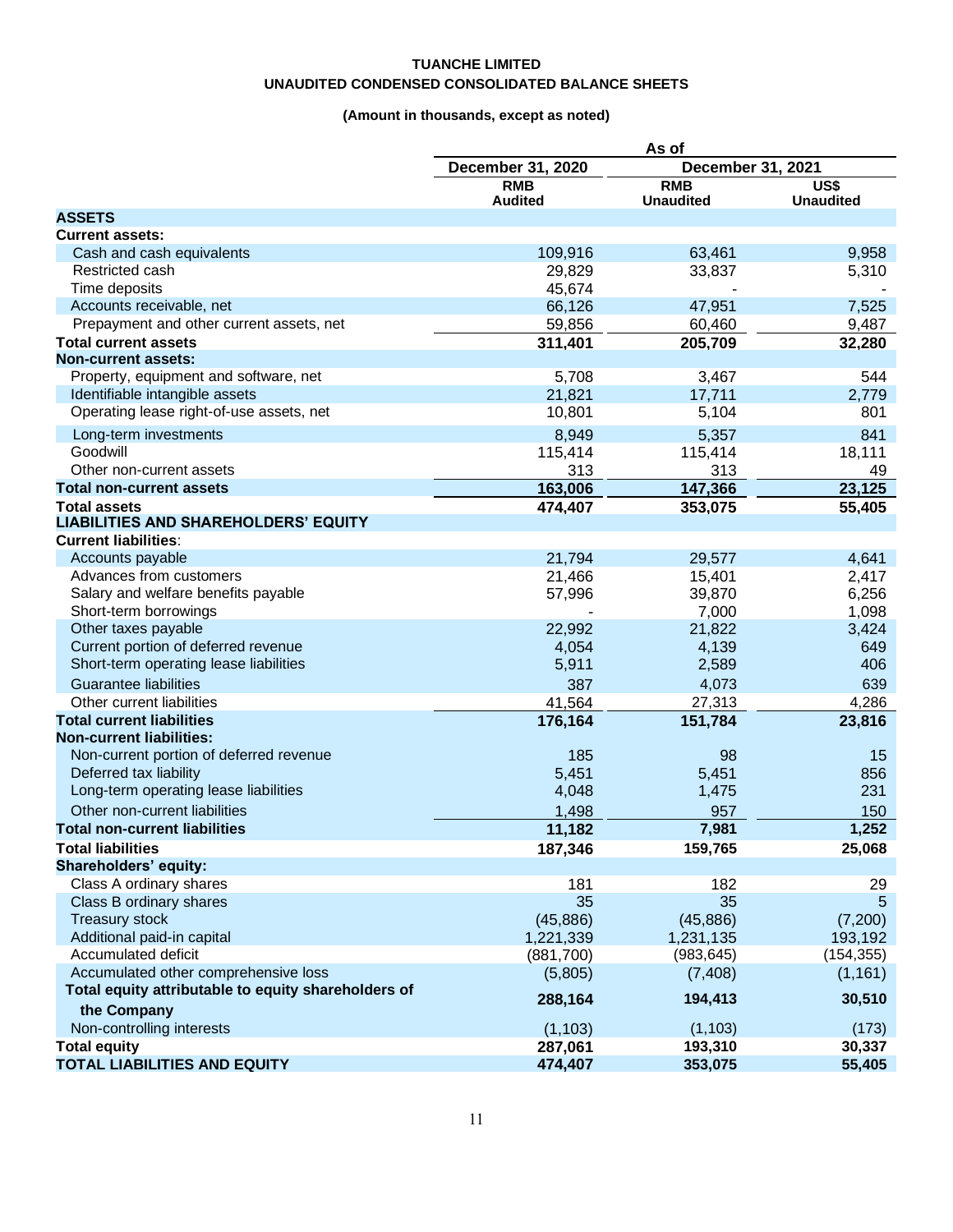#### **TUANCHE LIMITED**

# **UNAUDITED CONDENSED CONSOLIDATED STATEMENTS OF OPERATIONS AND COMPREHENSIVE LOSS**

### **(Amount in thousands, except share and per share data)**

|                                                         | 2020<br><b>RMB</b> | 2021        |             |
|---------------------------------------------------------|--------------------|-------------|-------------|
|                                                         |                    | <b>RMB</b>  | US\$        |
| Net revenues                                            |                    |             |             |
| <b>Offline Marketing Services:</b>                      |                    |             |             |
| Auto shows                                              | 128,804            | 51,587      | 8,095       |
| Special promotion events                                | 1,076              | 754         | 118         |
| Referral service for Webank                             | 12,969             | 12,503      | 1,962       |
| Online marketing services and others                    | 22,911             | 18,285      | 2,869       |
| <b>Total net revenues</b>                               | 165,760            | 83,129      | 13,044      |
| Cost of revenues                                        | (45, 159)          | (19, 607)   | (3,077)     |
| <b>Gross profit</b>                                     | 120,601            | 63,522      | 9,967       |
|                                                         |                    |             |             |
| <b>Operating expenses:</b>                              |                    |             |             |
| Selling and marketing expenses                          | (107, 723)         | (73, 944)   | (11,603)    |
| General and administrative expenses                     | (30, 553)          | (25, 159)   | (3,948)     |
| Research and development expenses                       | (10, 234)          | (8, 771)    | (1, 376)    |
| <b>Total operating expenses</b>                         | (148, 510)         | (107, 874)  | (16, 927)   |
| <b>Loss from operations</b>                             | (27, 909)          | (44, 352)   | (6,960)     |
| Other expenses, net:                                    |                    |             |             |
| Interest income/(expenses), net                         | 418                | (453)       | (71)        |
| Foreign currency exchange loss                          | (292)              | (421)       | (66)        |
| Gain from an equity method investment                   | 594                | 656         | 103         |
| Others, net                                             | 1,242              | 2,761       | 431         |
| Loss before income taxes                                | (25, 947)          | (41, 809)   | (6, 563)    |
| Income tax expense                                      | 258                | (774)       | (121)       |
| <b>Net loss</b>                                         | (25, 689)          | (42, 583)   | (6,684)     |
| Net loss attributable to TuanChe Limited's shareholders | (25, 367)          | (42, 583)   | (6,684)     |
| Net loss attributable to the Non-controlling interests  | (322)              |             |             |
| <b>Net loss</b>                                         | (25, 689)          | (42, 583)   | (6,684)     |
| Other comprehensive loss:                               |                    |             |             |
| Foreign currency translation adjustments                | (3,953)            | 1,159       | 182         |
| Total other comprehensive (loss)/income                 | (3,953)            | 1,159       | 182         |
| <b>Total comprehensive loss</b>                         | (29, 642)          | (41, 424)   | (6, 502)    |
| Comprehensive loss attributable to:                     |                    |             |             |
| TuanChe Limited's shareholders                          | (29, 320)          | (41, 424)   | (6, 502)    |
| Non-controlling interests                               | (322)              |             |             |
| Net loss per share                                      |                    |             |             |
| Basic and diluted                                       | (0.08)             | (0.14)      | (0.02)      |
| Weighted average number of ordinary shares              |                    |             |             |
| Basic and diluted                                       | 305,735,882        | 307,761,793 | 307,761,793 |

**For the three months ended December 31,**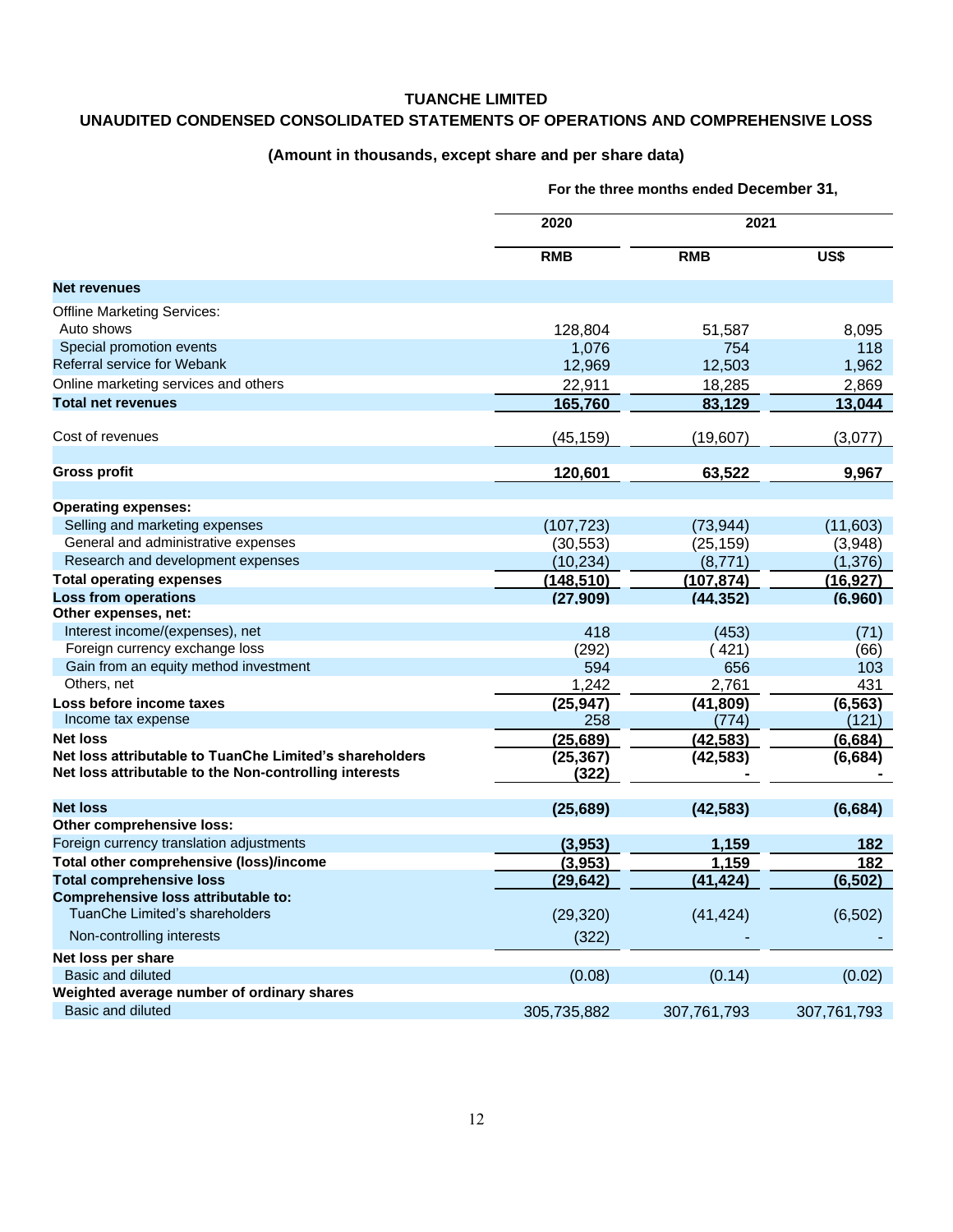#### **TUANCHE LIMITED**

# **UNAUDITED CONDENSED CONSOLIDATED STATEMENTS OF OPERATIONS AND COMPREHENSIVE LOSS**

### **(Amount in thousands, except share and per share data)**

|                                                                       | 2020           | 2021             |                  |
|-----------------------------------------------------------------------|----------------|------------------|------------------|
|                                                                       | <b>RMB</b>     | <b>RMB</b>       | US\$             |
|                                                                       | <b>Audited</b> | <b>Unaudited</b> | <b>Unaudited</b> |
| <b>Net revenues</b>                                                   |                |                  |                  |
| <b>Offline Marketing Services:</b>                                    |                |                  |                  |
| Auto shows                                                            | 250,481        | 242,860          | 38,110           |
| Special promotion events                                              | 4,851          | 3,994            | 627              |
| Referral service for Webank                                           | 18,693         | 67,010           | 10,515           |
| Online marketing services and others                                  | 56,203         | 43,688           | 6,856            |
| <b>Total net revenues</b>                                             | 330,228        | 357,552          | 56,108           |
| Cost of revenues                                                      | (88, 801)      | (85, 290)        | (13, 384)        |
| Gross profit                                                          | 241,427        | 272,262          | 42,724           |
|                                                                       |                |                  |                  |
| <b>Operating expenses:</b>                                            |                |                  |                  |
| Selling and marketing expenses                                        | (279, 665)     | (274, 670)       | (43, 102)        |
| General and administrative expenses                                   | (98, 820)      | (72, 788)        | (11, 422)        |
| Research and development expenses                                     | (34, 267)      | (35, 651)        | (5, 594)         |
| <b>Total operating expenses</b>                                       | (412, 752)     | (383, 109)       | (60, 118)        |
| <b>Loss from operations</b>                                           | (171, 325)     | (110, 847)       | (17, 394)        |
| Other expenses, net:                                                  |                |                  |                  |
| Interest income, net                                                  | 2,409          | 625              | 98               |
| Exchange (loss)/gain                                                  | (25)           | (149)            | (23)             |
| Gain from an equity method investment                                 | 933            | 258              | 40               |
| Impairment of a long-term investment                                  |                | (700)            | (110)            |
| Others, net                                                           | 3,498          | 8,868            | 1,391            |
| Loss before income taxes                                              | (164, 510)     | (101, 945)       | (15,998)         |
| Income tax expense                                                    | 1,032          |                  |                  |
| <b>Net loss</b>                                                       | (163, 478)     | (101, 945)       | (15,998)         |
| Net loss attributable to TuanChe Limited's shareholders               | (163, 034)     | (101, 945)       | (15,998)         |
| Net loss attributable to the Non-controlling interests                | (444)          |                  |                  |
| <b>Net loss</b>                                                       | (163, 478)     | (101, 945)       | (15,998)         |
| Other comprehensive loss:                                             |                |                  |                  |
| Foreign currency translation adjustments                              | (6, 853)       | (1,603)          | (252)            |
| <b>Total other comprehensive loss</b>                                 | (6.853)        | (1.603)          | (252)            |
| <b>Total comprehensive loss</b>                                       | (170, 331)     | (103, 548)       | (16, 250)        |
| Comprehensive loss attributable to:<br>TuanChe Limited's shareholders |                |                  |                  |
|                                                                       | (169, 887)     | (103, 548)       | (16, 250)        |
| Non-controlling interests                                             | (444)          |                  |                  |
| Net loss per share                                                    |                |                  |                  |
| Basic and diluted                                                     | (0.54)         | (0.33)           | (0.05)           |
| Weighted average number of ordinary shares<br>Basic and diluted       | 304,439,440    | 306,792,324      | 306,792,324      |

**For the year ended December 31,**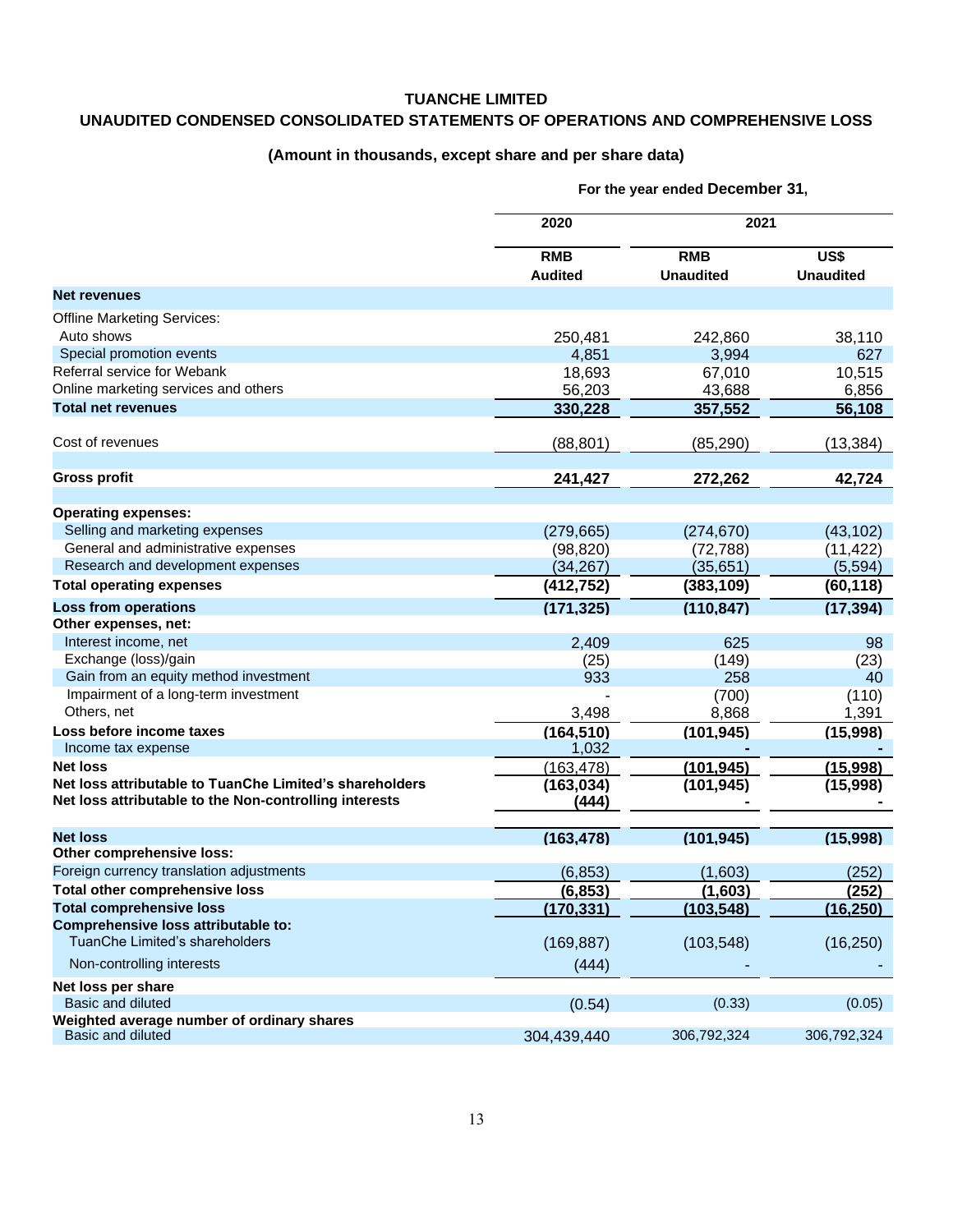## **TUANCHE LIMITED RECONCILIATION OF NON-GAAP AND GAAP RESULTS**

# **(Amount in thousands, except share and per share data)**

|                                                                     | 2020        | 2021        |             |
|---------------------------------------------------------------------|-------------|-------------|-------------|
|                                                                     | <b>RMB</b>  | <b>RMB</b>  | US\$        |
| <b>Net loss</b>                                                     | (25, 689)   | (42, 583)   | (6,684)     |
| Add:                                                                |             |             |             |
| Depreciation and amortization                                       | 1,875       | 1,546       | 243         |
| Subtract:                                                           |             |             |             |
| Interest income/(expenses), net                                     | 418         | (453)       | (71)        |
| <b>EBITDA</b>                                                       | (24, 232)   | (40, 584)   | (6, 370)    |
| Add:                                                                |             |             |             |
| Share-based compensation expenses                                   | 2,683       | 3,047       | 478         |
| Change of guarantee liability                                       | 233         |             |             |
| <b>Adjusted EBITDA</b>                                              | (21, 316)   | (37, 537)   | (5,892)     |
|                                                                     |             |             |             |
| <b>Net loss</b>                                                     | (25, 689)   | (42, 583)   | (6,684)     |
| Add:                                                                |             |             |             |
| Share-based compensation expenses                                   | 2,683       | 3,047       | 478         |
| Change of guarantee liability                                       | 233         |             |             |
| <b>Adjusted net loss</b>                                            | (22, 773)   | (39, 536)   | (6, 206)    |
| Adjusted net loss attributable to TuanChe Limited's<br>shareholders | (22, 451)   | (39, 536)   | (6, 206)    |
| Adjusted net loss attributable to the Non-controlling<br>interests  | (322)       |             |             |
| Weighted average number of ordinary shares                          |             |             |             |
| Basic and diluted                                                   | 305,735,882 | 307,761,793 | 307,761,793 |
| Adjusted net loss per share from operations                         |             |             |             |
| Basic and diluted                                                   | (0.07)      | (0.13)      | (0.02)      |